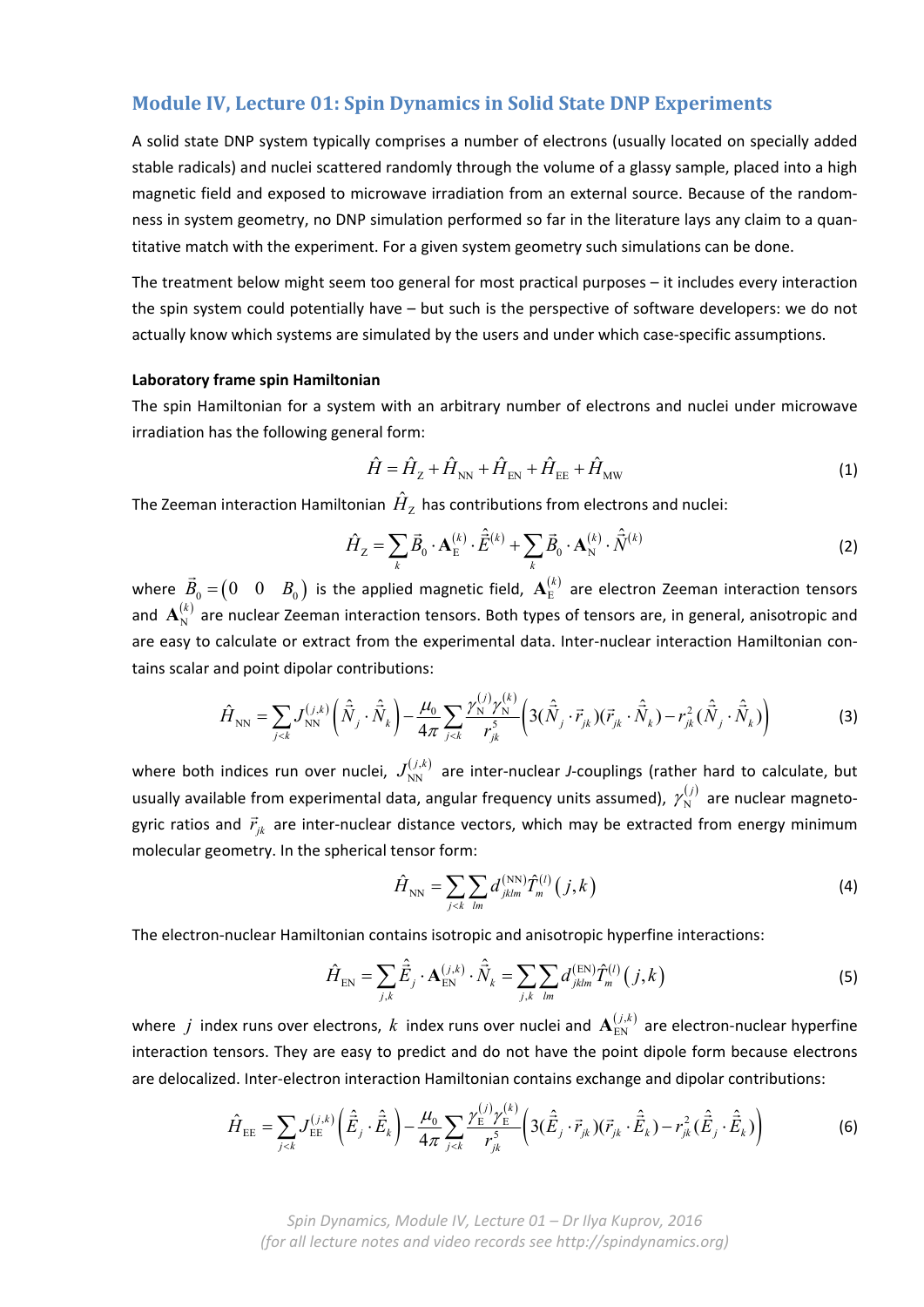where both indices run over electrons, the electron magnetogyric ratios  $\,\mathcal{V}^{(j)}_{\rm E}\,$  may be different for different electrons and orientation due to the difference in their g-factors. Exchange interactions  $J_{\rm EE}^{(j,k)}$  are in practice unpredictable theoretically because they effectively include the non‐point dipolar effects and other contributions – they must be determined experimentally. In the spherical tensor form:

$$
\hat{H}_{EE} = \sum_{j < k} \sum_{lm} d_{jklm}^{(EE)} \hat{T}_m^{(l)}(j, k) \tag{7}
$$

Finally, the microwave term at the frequency  $\omega_{\text{MW}}$  is assumed to generate an oscillating magnetic field on the X axis of the laboratory frame of reference:

$$
\hat{H}_{\text{MW}} = \cos(\omega_{\text{MW}}t) \sum_{k} a_{\text{MW}}^{(k)} \hat{E}_{\text{X}}^{(k)} = \frac{e^{-i\omega_{\text{MW}}t} + e^{i\omega_{\text{MW}}t}}{4} \sum_{k} a_{\text{MW}}^{(k)} (\hat{E}_{+}^{(k)} + \hat{E}_{-}^{(k)}), \qquad a_{\text{MW}}^{(k)} = B_{1} \left[ \mathbf{A}_{\text{E}}^{(k)} \right]_{\text{XX}} \tag{8}
$$

The amplitudes of the microwave terms at different electrons are, in general, different because the elec‐ trons might in general have different *g* -tensors and would therefore respond differently to the magnetic component of the applied microwave field  $\vec{B}_1 = (B_1 \ 0 \ 0)$ . In practice, the spherical tensor expansions and matrix representations of all Hamiltonian terms are calculated automatically at each spin system orientation by *Spinach* kernel from the coordinate and coupling data provided by the user.

## **General DNP simulation formalism**

If the purpose is to simulate high-field DNP without significant approximations, the most convenient rotating frame is the one that removes all time dependence from the Hamiltonian – this is accomplished by the electron rotating frame transformation with respect to the microwave frequency, that is, using  $\omega_\text{\tiny MW} \sum_k \hat E^{(k)}_Z$  operator and keeping only zero order terms in the average Hamiltonian theory with respect to the period of the rotating frame. As a result, the Zeeman Hamiltonian becomes:

$$
\hat{H}'_Z = \sum_k \left( \omega_E^{(k)} - \omega_{\text{MW}} \right) \hat{E}_Z^{(k)} + \sum_m \vec{B}_0 \cdot \mathbf{A}_N^{(m)} \cdot \hat{\vec{N}}^{(m)}, \qquad \omega_E^{(k)} = B_0 \left[ \mathbf{A}_E^{(k)} \right]_{ZZ}
$$
(9)

and the time dependence disappears from the microwave irradiation term:

$$
\hat{H}'_{\text{MW}} = \frac{e^{-i\omega_{\text{MW}}t} + e^{i\omega_{\text{MW}}t}}{4} \sum_{k} a_{\text{MW}}^{(k)} \left( e^{i\omega_{\text{MW}}t} \hat{E}_{+}^{(k)} + e^{-i\omega_{\text{MW}}t} \hat{E}_{-}^{(k)} \right) =
$$
\n
$$
= \frac{1}{4} \sum_{k} a_{\text{MW}}^{(k)} \left( \hat{E}_{+}^{(k)} + e^{-2i\omega_{\text{MW}}t} \hat{E}_{-}^{(k)} + e^{2i\omega_{\text{MW}}t} \hat{E}_{+}^{(k)} + \hat{E}_{-}^{(k)} \right) \approx \frac{1}{4} \sum_{k} a_{\text{MW}}^{(k)} \left( \hat{E}_{+}^{(k)} + \hat{E}_{-}^{(k)} \right)
$$
\n(10)

The inter-nuclear part given in Equations (3) and (4) remains unchanged because it commutes with electron operators. In the electron-nuclear part of the Hamiltonian only weak and pseudosecular terms survive (  $\hat E_Z\hat N_Z^-$  and  $\hat E_Z\hat N_\pm$  ) and in the inter-electron part only the secular terms (  $\hat E^{(m)}_Z\hat E^{(k)}_Z$  and  $\hat E^{(m)}_\pm\hat E^{(k)}_\mp)$ remain. The relaxation superoperator (whatever the model) should similarly be stripped of all terms that oscillate under the electron rotating frame transformation.

Simple forward time propagation under the resulting Liouvillian:

$$
\hat{\hat{L}} = \hat{\hat{H}}'_{Z} + \hat{\hat{H}}'_{NN} + \hat{\hat{H}}'_{EN} + \hat{\hat{H}}'_{MW} + i\hat{\hat{R}}_{TH}
$$
\n(11)

where double hat signifies a commutation superoperator, primes indicate microwave frequency rotating frame and  $\,_{\rm TH}$  $\hat{R}_{\text{TH}}$  is thermalized (*i.e.* modified in such a way as to drive the system to the correct thermal equilibrium), gives the time dependence of the longitudinal magnetization on the *m*‐th nucleus: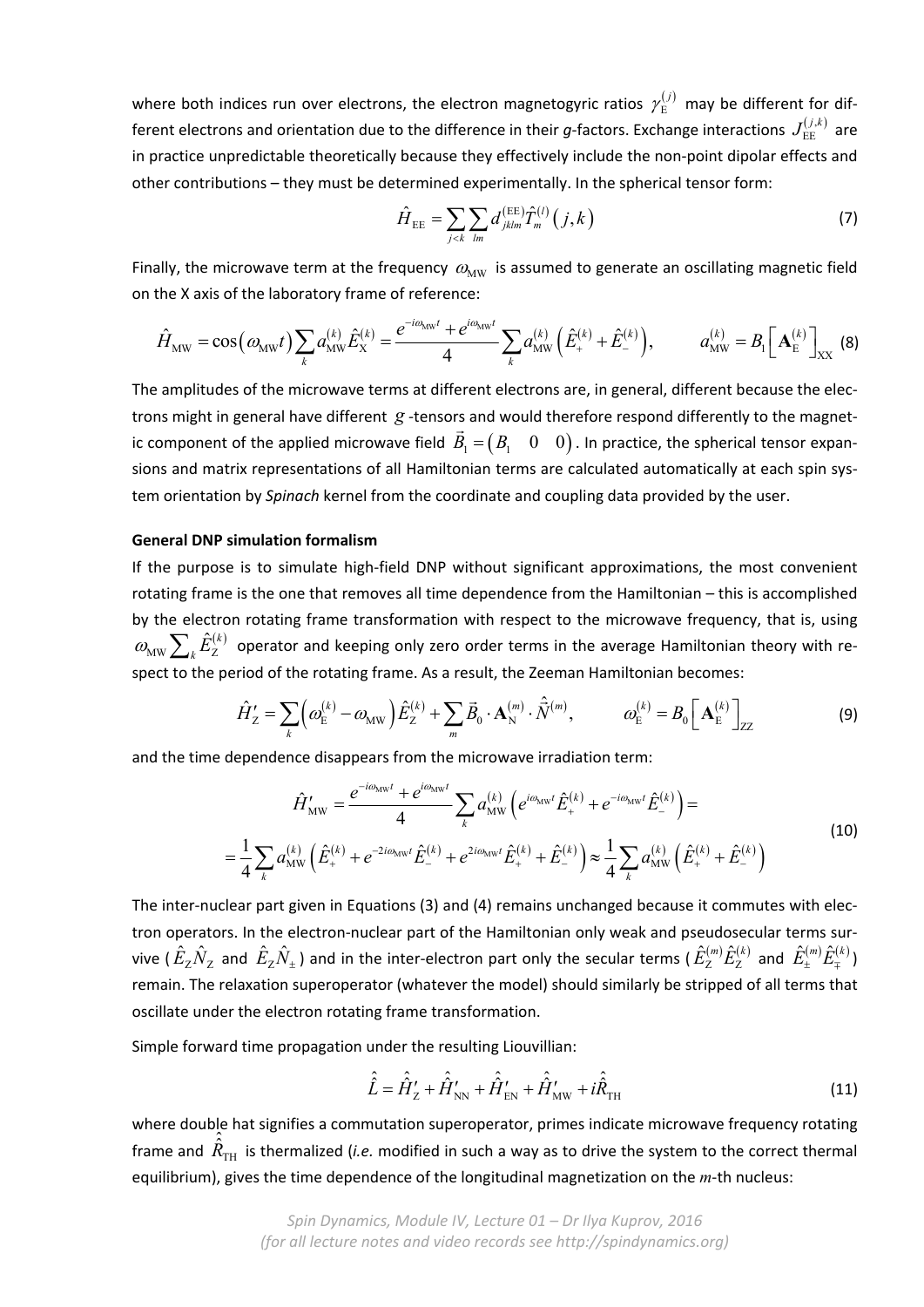$$
N_Z^{(m)}(t) = <\hat{N}_Z^{(m)} | \exp(-i\hat{\hat{L}}t) | \hat{\rho}_{\text{eq}}>
$$
 (12)

and thus the time dependence of the DNP effect. In practical calculations an average over spin system orientations and distance distributions is usually needed.

If steady‐state magnetization is required, a single sparse backslash operation suffices:

$$
0 = -i\hat{H}\hat{\rho}_{\infty} + \hat{\hat{R}}\left(\hat{\rho}_{\infty} - \hat{\rho}_{\text{eq}}\right) \Rightarrow \hat{\rho}_{\infty} = \left(-i\hat{H} + \hat{R}\right)^{-1}\hat{R}\hat{\rho}_{\text{eq}}
$$
  

$$
N_Z^{(m)}(\infty) = \hat{N}_Z^{(m)} | \hat{\rho}_{\infty} >
$$
 (13)

Unlike Equation (11), the relaxation superoperator in this expression should not be thermalized.

The implementation of the method described in this section is called "exact" in the *Spinach* library. Its greatest advantage is generality – all kinds of solid‐state DNP simulations may be performed, including those that do not fall into the standard solid effect / cross effect classification and those involving nuclei of several different types. A purely computational downside is the fact that the norm of the resulting Liouvillian is of the order of nuclear Zeeman interaction (hundreds of MHz). To obtain a trajectory that lasts (typically) a few seconds either an expensive long-range propagator is required, or a few billion time steps. Neither is particularly difficult on modern hardware – example simulations included with *Spinach* accomplish this for over 20 spins in Liouville space.

## **Solid Effect DNP**

We will now make three significant assumptions: that the system has only one electron (and therefore all inter-electron couplings vanish), that all nuclei in the system have the same Zeeman frequency  $\omega_{\rm M}$ and that the microwave frequency is equal to either the electron-nuclear double-quantum frequency  $\omega_{\rm E} + \omega_{\rm N}$  or to the electron-nuclear zero-quantum frequency  $\omega_{\rm E} - \omega_{\rm N}$ . The Zeeman Hamiltonian in Equation (2) then becomes:

$$
\hat{H}_Z = \omega_E \hat{E}_Z + \omega_N \sum_m \hat{N}_Z^{(m)} \tag{14}
$$

If we perform a rotating frame transformation with respect to this Hamiltonian, it formally disappears from the rotating frame description. The inter-nuclear interaction term acquires some frequencies:

$$
\hat{H}'_{\rm NN} = \sum_{j < k} \sum_{m=-2}^{2} d_{jkm} e^{im\omega_{\rm N}t} \hat{T}_m^{(2)}(j,k) \tag{15}
$$

and the microwave irradiation Hamiltonian transforms into:

$$
\hat{H}'_{\text{MW}} = \frac{a_{\text{MW}}}{4} \Big( e^{-i\omega_{\text{MW}}t} + e^{i\omega_{\text{MW}}t} \Big) \Big( e^{i\omega_{\text{E}}t} \hat{E}_+ + e^{-i\omega_{\text{E}}t} \hat{E}_- \Big) =
$$
\n
$$
= \frac{a_{\text{MW}}}{4} \Big( e^{i[\omega_{\text{E}} - \omega_{\text{MW}}]t} \hat{E}_+ + e^{-i[\omega_{\text{E}} + \omega_{\text{MW}}]t} \hat{E}_- + e^{i[\omega_{\text{E}} + \omega_{\text{MW}}]t} \hat{E}_+ + e^{-i[\omega_{\text{E}} - \omega_{\text{MW}}]t} \hat{E}_- \Big)
$$
\n(16)

By our assumption, the microwave frequency is close to the electron frequency, meaning that  $\omega_{\rm E} + \omega_{\rm MW}$  is much larger than  $\omega_{\rm E} - \omega_{\rm MW}$  and may be ignored:

$$
\hat{H}'_{\text{MW}} = \frac{a_{\text{MW}}}{4} \left( e^{i\Delta t} \hat{E}_+ + e^{-i\Delta t} \hat{E}_- \right), \qquad \Delta = \omega_{\text{E}} - \omega_{\text{MW}} = \pm \omega_{\text{N}} \tag{17}
$$

The electron‐nuclear coupling term also acquires some frequencies:

*Spin Dynamics, Module IV, Lecture 01 – Dr Ilya Kuprov, 2016 (for all lecture notes and video records see http://spindynamics.org)*